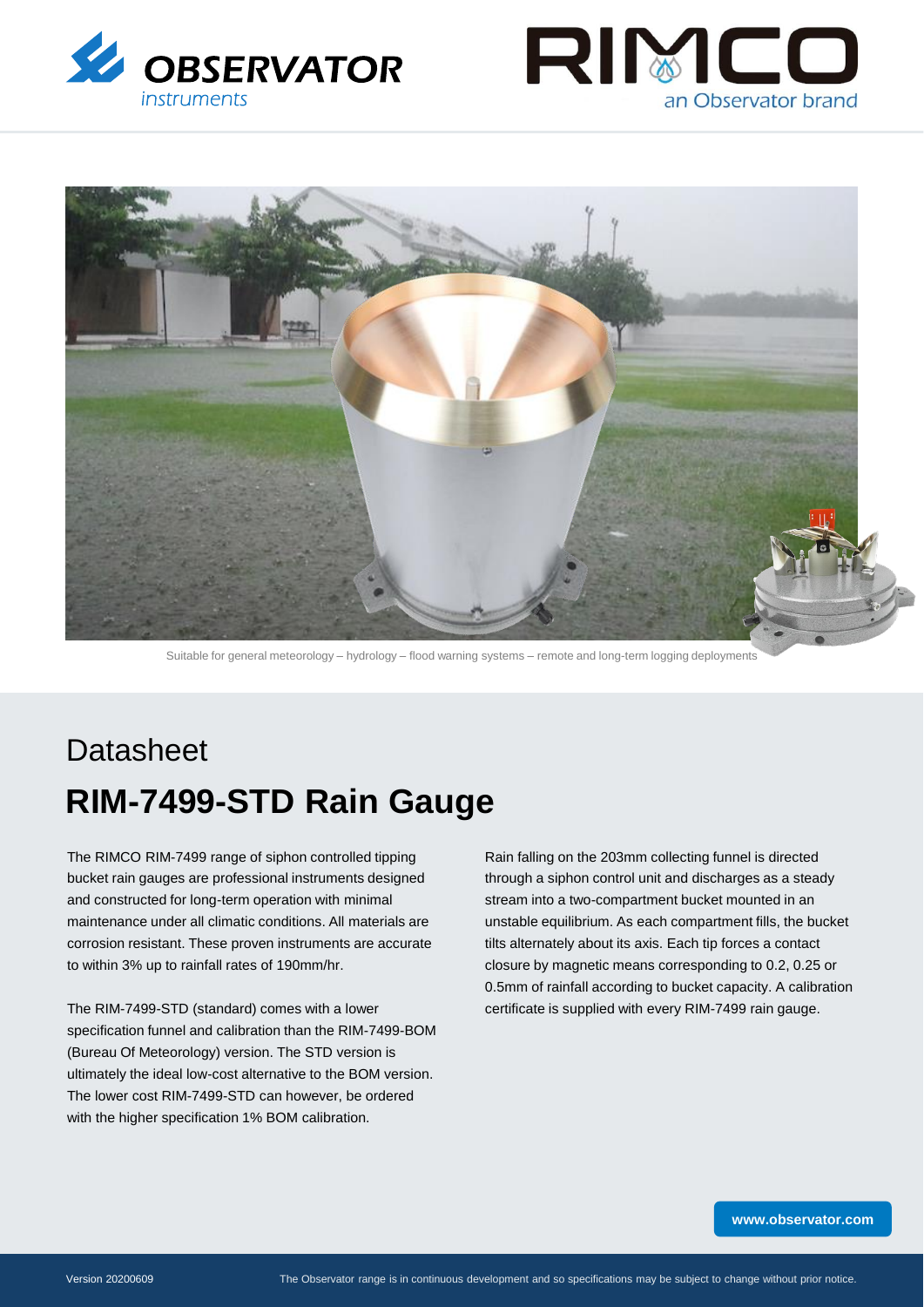



# **Applications**

- General meteorology
- Water resources studies
- Hydrology
- Flood warning systems
- Automatic logging systems
- Remote and long-term logging deployments

### **Features**

- Rugged and corrosion resistant construction
- Minimal maintenance, 25 years+ deployment life
- Low friction, non-seizing bucket bearings
- Gold plated buckets for minimal retention
- Dual reed-switch output
- Stable calibration
- Built-in bubble level
- Optional heater for operations below –30°C
- Optional self-powered internal counter
- Mounting pedestal available

## **Specifications**

| Collector<br>diameter | 203mm $(8") \pm 0.2$ mm                                                                                                                        |
|-----------------------|------------------------------------------------------------------------------------------------------------------------------------------------|
| <b>Resolutions</b>    | $0.2$ mm<br>$0.25$ mm<br>0.5 <sub>mm</sub><br>(0.01" & 0.02" to special order)                                                                 |
| Accuracy              | $\pm 3\%$ to 190mm/hr<br>Can measure up to 347mm/hr (4%)                                                                                       |
| Contacts              | Two normally open magnetically actuated<br>reed switches<br>Individual protection built-in                                                     |
| Reed-switch<br>rating | 50V AC/DC @0.5A non-inductive                                                                                                                  |
| Closure<br>timing     | 50ms min<br>150ms max<br>Max bounce time 0.75ms up to 500mm/hr                                                                                 |
| Termination           | Screw termination (2.5mm <sup>2</sup> )                                                                                                        |
| Heating<br>option     | 12 or 24V AC/DC (48W max) operation with<br>electronic thermostatic control<br>(P/N 7499-TCH)<br>Specify operating voltage at time of order    |
| Data                  |                                                                                                                                                |
| logger                | Several models available depending on<br>application requirements. Some data loggers<br>may be installed within the body of the rain<br>gauge. |
|                       |                                                                                                                                                |